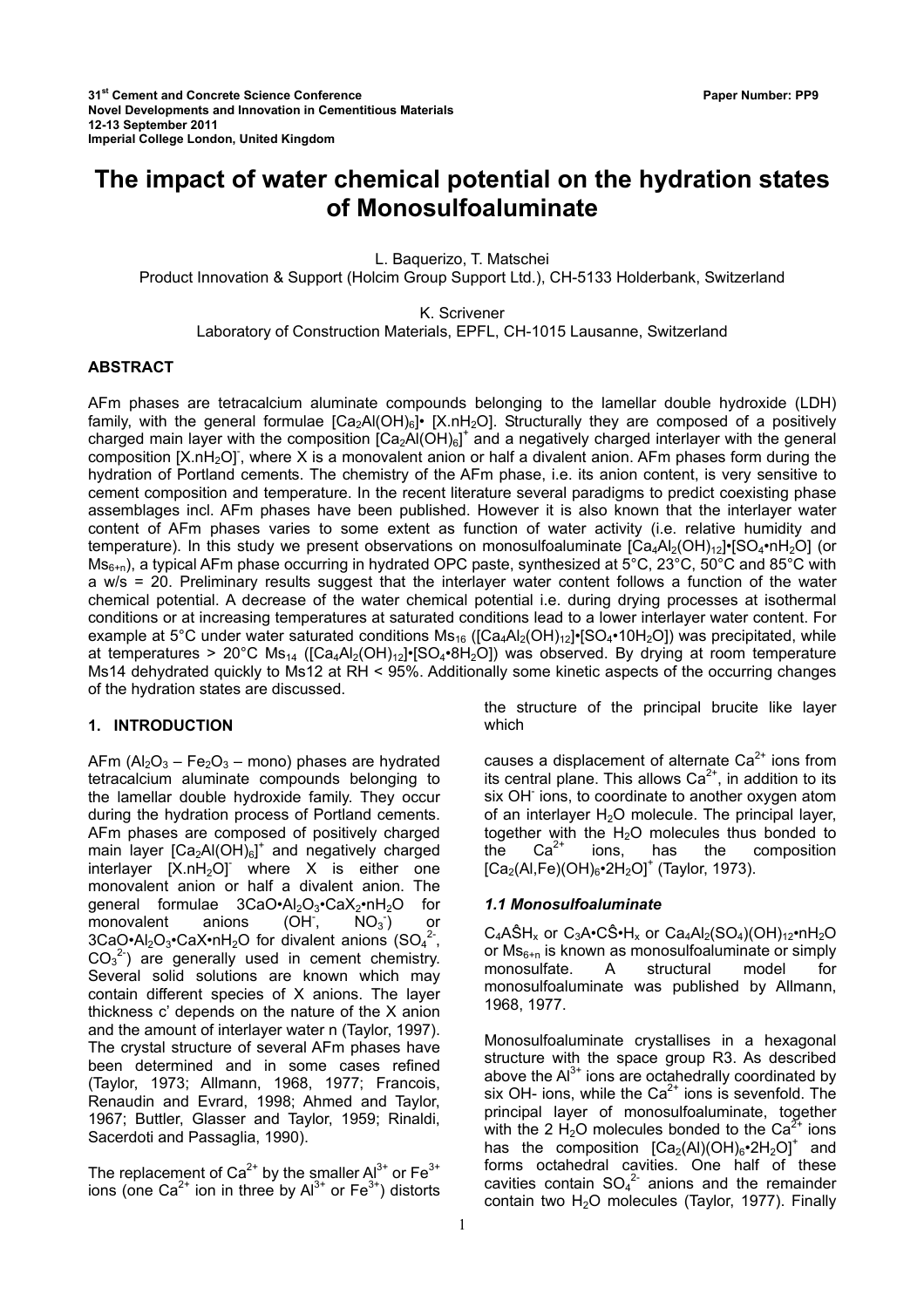we can write the monosulfoaluminate formula as a notation of main the layer – interlayer components:  $\left[ \text{Ca}_{2}(\text{Al})(\text{OH})_{6}\right] ^{\ddagger }\left[ 1/2\text{SO}_{4}{}^{2}\cdot 3\text{H}_{2}\text{O}\right] ^{-}$ 

Consider that 2 of the 3 water molecules present in the interlayer are actually bonded to the 2  $Ca<sup>2+</sup>$ ions from the main layer. The remaining water can be reversely removed from the compound depending on the temperature and relative humidity of the environment. Take into account that this formula corresponds to the  $12H<sub>2</sub>O$ monosulfoaluminate. Nevertheless it is known that this phase can exist at two higher water states: the 14 and 16  $H<sub>2</sub>O$  monosulfate. In the course of the paper we differentiate the hydration states with the acronyms  $Ms_{12}$ ,  $Ms_{14}$  and  $Ms_{16}$ .

**Table 1.** Interlayer content of Monosulfoaluminate exposed to different conditions (Dosh, Keller and Strassen, 1968)

| Comp.                            | $T(^{\circ}C)$ | RH<br>(%) | Interlayer<br>content        |              | Layer<br>thickness |
|----------------------------------|----------------|-----------|------------------------------|--------------|--------------------|
|                                  |                |           | Anion                        | Water<br>mol | (Å)                |
| C <sub>4</sub> AŜH <sub>16</sub> | < 10           | 100       | SO <sub>4</sub> <sup>2</sup> | 10           | 10.3               |
| C <sub>4</sub> AŜH <sub>14</sub> | >10            | 100       | SO <sub>4</sub> <sup>2</sup> | 8            | 9.5                |
| C <sub>4</sub> AŜH <sub>12</sub> | >10            | 20-95     | SO <sub>4</sub> <sup>2</sup> | 6            | 8.93               |
| $C4A\hat{S}H10$                  | >10            | < 20      | SO <sub>4</sub> <sup>2</sup> | 4            | 8.15               |
| C <sub>4</sub> AŜH8              | $30 - 50$      | $\sim$ 0  | SO <sub>4</sub> <sup>2</sup> | 2            | 795                |

There are several studies related to the stability of synthetic Monosulfoaluminate but only scattered results on its hydration states as function of temperature and relative humidity. It is generally agreed that the stability of monosulfoaluminate increases with increasing temperature (Damidot and Glasser, 1992). If stoichiometric amounts of reactants are mixed together  $(C_3A$  and gypsum 1:1) at high w/s ratios and brought to equilibrium for several weeks monosulfoaluminate formed from 5°C to 90°C as shown by Matschei, 2007. Monosulfoaluminate seems persistent but small amounts of ettringite start to precipitate at low temperatures (< 50°C). The characterisation of all syntheses was done on dry powder samples conditioned at 37% rH, and gave the  $12H<sub>2</sub>O$ monosulfoaluminate  $Ms_{12}$  in all powders.

Kuzel, 1996 showed that in cements containing small amounts of carbonate  $( $0.1-0.4\%$  CO<sub>2</sub>)$ initially ettringite forms, which converts via reaction with the remaining aluminate phases to  $Ms_{16}$ and/or  $Ms_{14}$ . Ms<sub>14</sub> seemed to be the stable phase at longer equilibration times.

The only study that dealt with a more detailed investigation of the hydration states of Monosulfoaluminate is published by Dosch, Keller and Strassen, 1968..

Table 1 shows a summary of their data on the hydration states of Monosulfoaluminate conditioned at different humidities and temperature. Unfortunately the dataset is not complete and indicates only trends. Hence the present investigation aims to complete missing data to enable a better prediction of the hydration state of monosulfoaluminate by thermodynamic calculations.

The chemical potential of water under atmospheric conditions is defined as follows:

$$
\mu(H_2O) = \mu_{H2O(I,T)} + RT \ln(a(H_2O))
$$
 (1)

with  $\mu_{H2O(1, T)}$  as chemical potential of liquid water as function of temperature and  $a(H_2O)$  as activity of water which can be linked to relative humidity RH at a given water vapor pressure p and known saturation vapor pressure of water  $p^0_{\ w}$  according to Raoult's law by

$$
a(H_2O) = p/p^0_w = RH/100
$$
 (2)

Thus with help of the water chemical potential equations and the known thermodynamic properties of the hydrates it should in principle be possible to predict the hydration states of monosulfoaluminate as function of temperature and RH. A similar approach was used by Albert, Guy and Damidot, 2006, in order to predict changing invariant points in the system  $CaO-AI_2O_3 SO<sub>3</sub>-H<sub>2</sub>O$  as function of water chemical potential.

As described below our results are based on XRD characterizations of synthetic monosulfoaluminate, synthesized at high temperatures and later on exposed to different environmental conditions.

# **2. EXPERIMENTAL**

# *2.1. Materials*

All chemicals used were analytical grade reagents. The precursor used in the synthesis of monosulfoaluminate was C<sub>3</sub>A (Tricalcium Aluminate), which was prepared from a 3:1 molar ratio of  $CaCO<sub>3</sub>$  and  $Al<sub>2</sub>O<sub>3</sub>$  based on the procedure given by Matschei, 2007 and Wesselsky, 2009. Anhydrite CaSO4 was prepared by dehydration of gypsum in a muffle furnace at 550°C overnight. Double distilled  $CO<sub>2</sub>$  free water was used in the synthesis of the hydrates.

## *2.2. Monosulfoaluminate Synthesis and Conditioning.*

Monosulfoaluminate  $C_4A\hat{S}H_x$  was prepared by suspending a 1:1 molar mixture of  $C_3A$  and  $CaSO<sub>4</sub>$ with a w/s of 20 at 5°C, 23°C, 50°C and 85° during 12, 10, 7 and 6 days, respectively. When preparing the sample at 85°C a Teflon bottle was used, in the other cases HDPE bottles were used. The samples were continuously stirred during the synthesis procedure.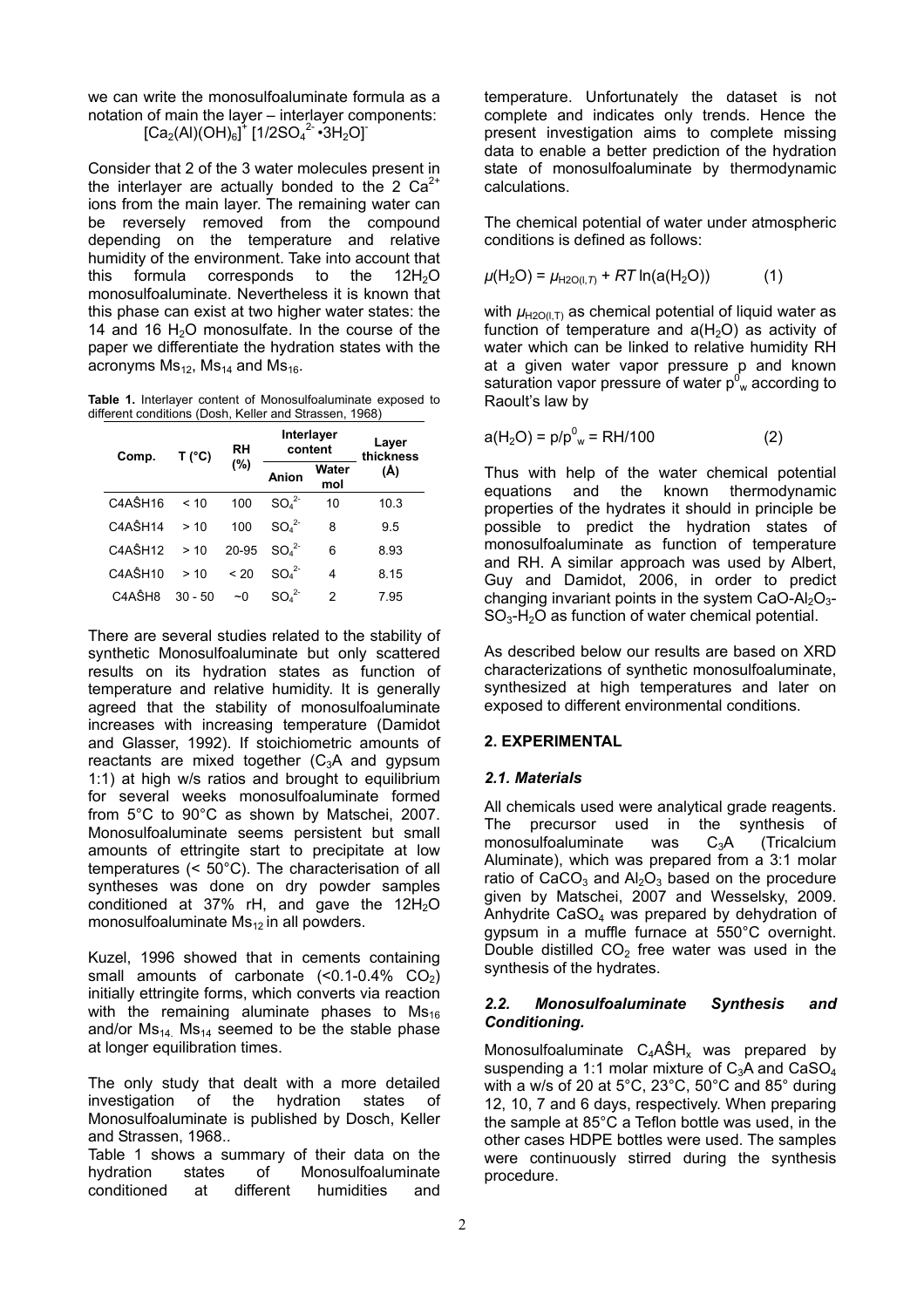To study the dehydration of Monosulfoaluminate at 23 $^{\circ}$ C, Ms<sub>14</sub>, initially synthesized at 85 $^{\circ}$ C, was vacuum filtered under  $N_2$  atmosphere with a Whatman 589 ashless filter paper and placed in desiccators at different relative humidities and 23°C (Table 2). The samples were analyzed by XRD at the specified time.

To study the rehydration of Monosulfoaluminate in saturated conditions,  $Ms_{12}$  produced by drying  $Ms_{14}$  at 33% RH and 23°C for 3 weeks was mixed with water at a w/s of ~50 and kept in HDPE bottles at 23°C, 50°C and 65°C for 15, 9 and 2 days, respectively. Additionally a  $Ms<sub>14</sub>$  suspension, initially conditioned at 65°C, was also stored at 5°C and 23°C for 14 and 7 days, respectively to check the impact of temperature on the hydration state at saturated conditions.

**Table 2.** Saturated salt solutions, corresponding equilibrium measured RH and drying time before XRD.

| Salt                              | RH (%) | Drying time<br>(days) |
|-----------------------------------|--------|-----------------------|
| Na(OH)                            | 84     | 18                    |
| CH <sub>3</sub> CO <sub>2</sub> K | 23     | 18                    |
| MqCl <sub>2</sub>                 | 33     | 18                    |
| K2SO4                             | 97.8   | 51                    |
| H <sub>2</sub> O                  | 100    | 51                    |

## *2.3. X-ray diffraction analysis*

X-ray analyses were carried out with a Bruker D8 Advance diffractometer (CuKα radiation, 45 mA, 35 kV) equipped with a Super Speed detector, in the range 7-40 2θ, with a step size and time per step of 0.02° and 0.5 s, respectively. To characterize the hydration state of Monosulfoaluminate under saturated conditions, wet samples were analyzed: the solutions were placed in plastic tubes and centrifuged at 2500 rpm for 2 minutes, later on the supernatant solution was removed and the wet sample at the bottom was placed (under  $N_2$ atmosphere) in a special airtight XRD sample holder to avoid drying and carbonation. In the case of samples dried at different RH powder samples were used.

## **3. RESULTS**

As shown in Fig. 1 the monosulfoaluminate syntheses performed at 23°C, 50°C and 85°C produced  $Ms_{14}$ . Note that at higher temperatures the synthesis time can be significantly reduced. At  $5^{\circ}$ C Ms<sub>16</sub> was the observed, co-existing with minor ettringite impurities.



**Figure 1.** XRD patterns of monosulfoaluminate synthesized at 5°C, 23°C, 50°C and 85°C.

Figure 2a shows the XRD patterns of initially  $MS<sub>14</sub>$ , previously synthesized at 85°C, exposed to different RH at 23°C. As can be seen  $Ms_{14}$  is persistent at saturated conditions (100%). However only a minor decrease of RH to  $\sim 97$  -98% leads to a dehydration of  $Ms_{14}$ , and  $Ms_{12}$  is observed. We postulate that  $Ms_{14}$  will be completely dehydrated to  $MS_{12}$  with time: nevertheless this test will be performed again in a few months to verify this hypothesis.  $Ms_{12}$  is the persistent phase until 25%RH. AT 8%RH  $Ms_{10}$  is formed. The experimental findings are summarised as preliminary phase diagram in Fig 2b, showing the hydration states of monosulfoaluminate as function of RH at 23°C.



**Figure 2.** a) XRD patterns of Ms14 dried at 23°C and different RH. b) Phase diagram showing the interlayer water content and the specific solid volume of monosulfoaluminate as a function of RH at 23°C.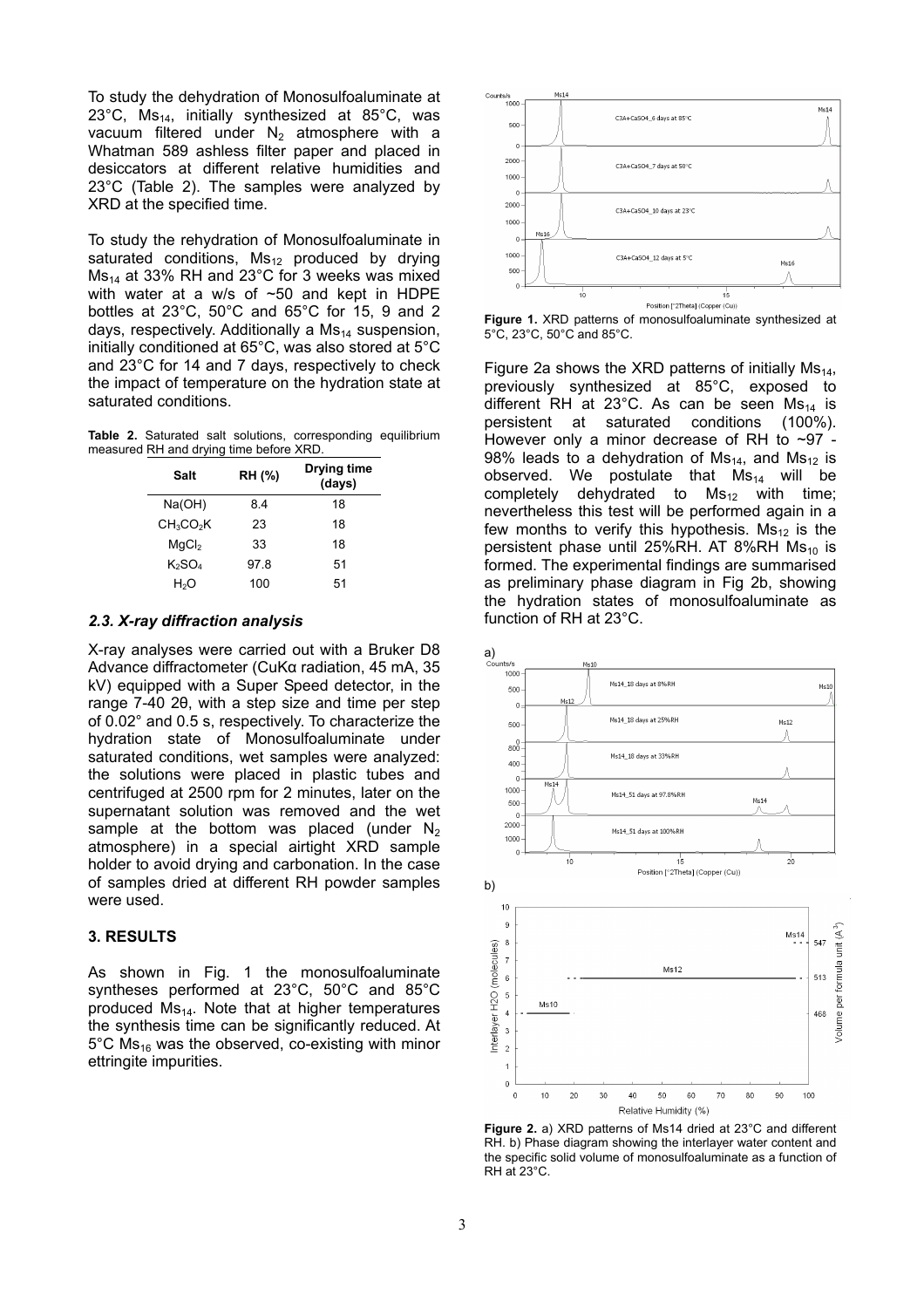In a third experimental series we investigated the rehydration behaviour of initially  $Ms_{12}$  as function of temperature under saturated conditions (Fig. 3). It is interesting to note that when a previously dry sample  $(Ms_{12})$  is dissolved in water, during the time of investigation it did not rehydrate to  $Ms_{14}$  at temperatures between 5 and 40°C (exact range of temperatures will be determined). At higher temperatures however rehydration is very fast, i.e. at 65°C the sample is completely rehydrated in 2 days. Once  $Ms_{14}$  is obtained, it is persistent at temperatures over ~10°C (the exact temperature to be determined). On the other hand when  $Ms_{14}$  is placed at 5°C at saturated conditions, it further rehydrates to  $Ms_{16}$ , although in some experiments the rehydration took longer than 14 days (aging period is still running). The related XRD patterns of these samples are shown in Figure 3.



**Figure 3.** XRD patterns of Ms12 rehydrated to Ms14 in solution at high temperatures and subsequent rehydration of Ms14 to Ms16 at 5°C.

Based on the experiments at saturated conditions we derived a second preliminary phase diagram (Fig. 4) relevant to the hydration states of monosulfoaluminate as function of temperature in conditions close to water saturation (100% RH). Note that between ~10 and ~40°C we incorporated  $Ms_{12}$  and  $Ms_{14}$ , as both phases seem persistent depending on the chosen experimental pathway.



Figure 4. Phase diagram showing the interlayer water content and the specific solid volume of monosulfoaluminate as a function of temperature at saturated conditions. Note: The diagram also contains the experimental pathways followed in this study.

Additionally the phase diagrams Figure 2b and Figure 4 contain also information on the changes

of the specific solid volume / formula unit. The volume difference between  $Ms_{12}$  and  $Ms_{16}$  is ~ 13% and may thus impact the space filling properties of hydrated cement paste as function of rH, temperature and amount of monosulfoaluminate.

## **4. DISCUSSION**

The investigations have shown that the observed hydration states of monosulfoaluminate follow a function of relative humidity and temperature, which can be thermodynamically described as change of the water chemical potential (eq. 1). In order to enable a thermodynamic prediction of the hydration states it is necessary to refine the thermodynamic properties of monosulfoaluminate with respect to its individual hydration states ( $Ms_{12}$ )  $-$  Ms<sub>16</sub>). In order to do so, it is necessary to estimate the thermodynamic properties of the released / taken up water molecules as function of temperature.

It was shown that a decrease of the water activity at isothermal conditions, i.e. at lowering of the relative humidity is connected to a destabilisation of the higher hydration states of monosulfoaluminate. The experiments have shown that  $Ms_{12}$  is persistent in the RH range between ~25 to ~97% RH at 23°C, whereas  $Ms<sub>14</sub>$  forms at >97% RH. Therefore it is likely that the released two water molecules of the conversion  $Ms_{14} \rightarrow$  $Ms<sub>12</sub>$  can be thermodynamically treated closely to pure water as they can be removed easily at a potentially relatively low driving force. On the other hand the conversion of  $Ms_{12} \rightarrow Ms_{10}$  only occurs at low RH, i.e. we assume that these 2 water molecules are much stronger bound into the structure. Thus thermodynamically its properties may differ significantly from those of pure water. Further calorimetric investigations are useful in order to derive enthalpies of de- and rehydration at the different hydration states which will enable a prediction of the hydration states of monosulfoaluminate as function of temperature and RH.

#### **5. ACKNOWLEDGMENT**

The research leading to these results has received funding from the European Union Seventh Framework Programme (FP7 / 2007-2013) under grant agreement 264448.

#### **REFERENCES**

- Ahmed, S.J., Taylor, H.F.W., 1967. Crystal Structures of the Lamellar Calcium Aluminate Hydrates, Nature 215:622-623.
- Albert, B., Guy, B., Damidot, D., 2006. Water chemical potential: A key parameter to determine the thermodynamic stability of some hydrated